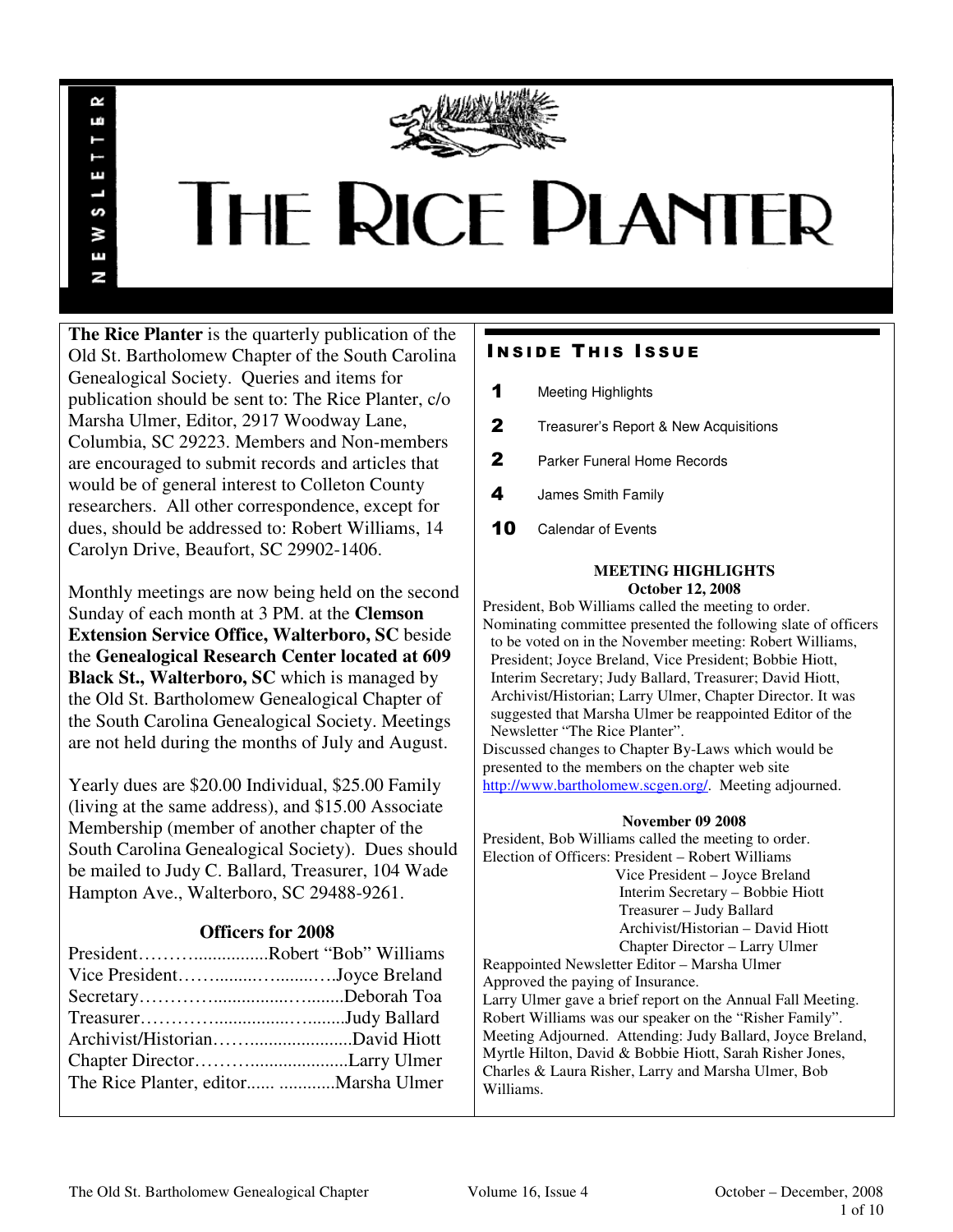# **TREASURER'S REPORT HIGHLIGHTS September 14, 2008 to November 09, 2008**

| <b>Beginning Balance</b> |        | 3,023.60  |  |
|--------------------------|--------|-----------|--|
| <b>INCOME:</b>           |        |           |  |
| Dues                     | 90.00  |           |  |
| <b>Books Sold</b>        | 15.00  |           |  |
| Donations                | 60.00  |           |  |
| <b>Total Income:</b>     |        | 165.00    |  |
| <b>EXPENSES:</b>         |        |           |  |
| Dues                     | 87.00  |           |  |
| <b>Newsletters</b>       | 110.42 |           |  |
| Insurance                | 145.61 |           |  |
| Microfilm Purchased*     | 176.00 |           |  |
| <b>Total Expenses</b>    |        | $-519.03$ |  |
| <b>Ending Balance:</b>   |        | 2,669.57  |  |

\*Donations given for purchase of Press and Standard Newspaper microfilm.

# **NEW ACQUISITIONS TO OLD ST. BARTHOLOMEW GENEALOGICAL CHAPTER RESEARCH CENTER**

# **NAME OF ITEM DONOR**

- Press and Standard Newspaper Microfilm 6 ¼ Rolls in Memory of Billy Breland Joyce Breland 3 1/8 Rolls in Memory of Doris Lucas Marilyn Smith 1 ½ Rolls Linda Alcoff 1/8 Roll in Memory of Doris Lucas David & Bobbie Hiott James K. Polk by John Seigenthaler Myrtle Hilton Old Telephone Books (3) of Columbia &
	-

Myrtle Hilton

Please note that we now only lack 27 rolls from having the complete copies of The Press and Standard Newspaper microfilm which are currently available.

|                                              | LANNISIN E VINDINAD HIVARD INDIVAZINADI   |  |
|----------------------------------------------|-------------------------------------------|--|
| <b>John Gregg Cooke</b>                      | <b>Hansford Duncan Crosby</b>             |  |
| b. Jan 30 1920 Barnwell Co., SC.             | b. Mar 02 1869 Colleton Co., SC.          |  |
| d. May 01 1954 Colleton Co., SC.             | d. Jul 04 1954 Colleton Co., SC.          |  |
| Bur: Ashton M. E. Church Cemetery            | Bur: Bethel M. E. Church Cemetery         |  |
| Father: F. J. Cooke b. Barnwell Co., SC.     | Spouse: Laura Gooding                     |  |
| Mother: Daisy Stevenson b. Barnwell Co., SC. | Father: Henry Crosby b. Colleton Co., SC. |  |
| Son: John Wesley Cooke                       | Mother: Patsy Smoak b. Colleton Co., SC.  |  |
| Dau: Daisy Ellie Cooke                       | Son: Freddie Duncan Crosby of Ruffin, SC. |  |
| Nell Cooke                                   | Laurie W. Crosby of Ruffin, SC.           |  |
| Diane Cooke                                  | Dau: Mrs. W. L. Ryan of Ehrhardt, SC      |  |
| Bro: W. J. Cooke of Charleston, SC.          | Mrs. R. L. Johnson of Charleston, SC.     |  |
| Paul J. Cooke of Greenville, SC.             | Bro: Jasper Crosby of Columbia, SC.       |  |
| Jennings Cooke of Greenville, SC             | Sis: Mrs. Isabelle Padgett of Ruffin, SC. |  |
| Sis: Mrs. Harold Spell & Miss Mary Cooke     | Mrs. H. F. Breland of Ruffin, SC.         |  |

# **PARKER FUNERAL HOME RECORDS**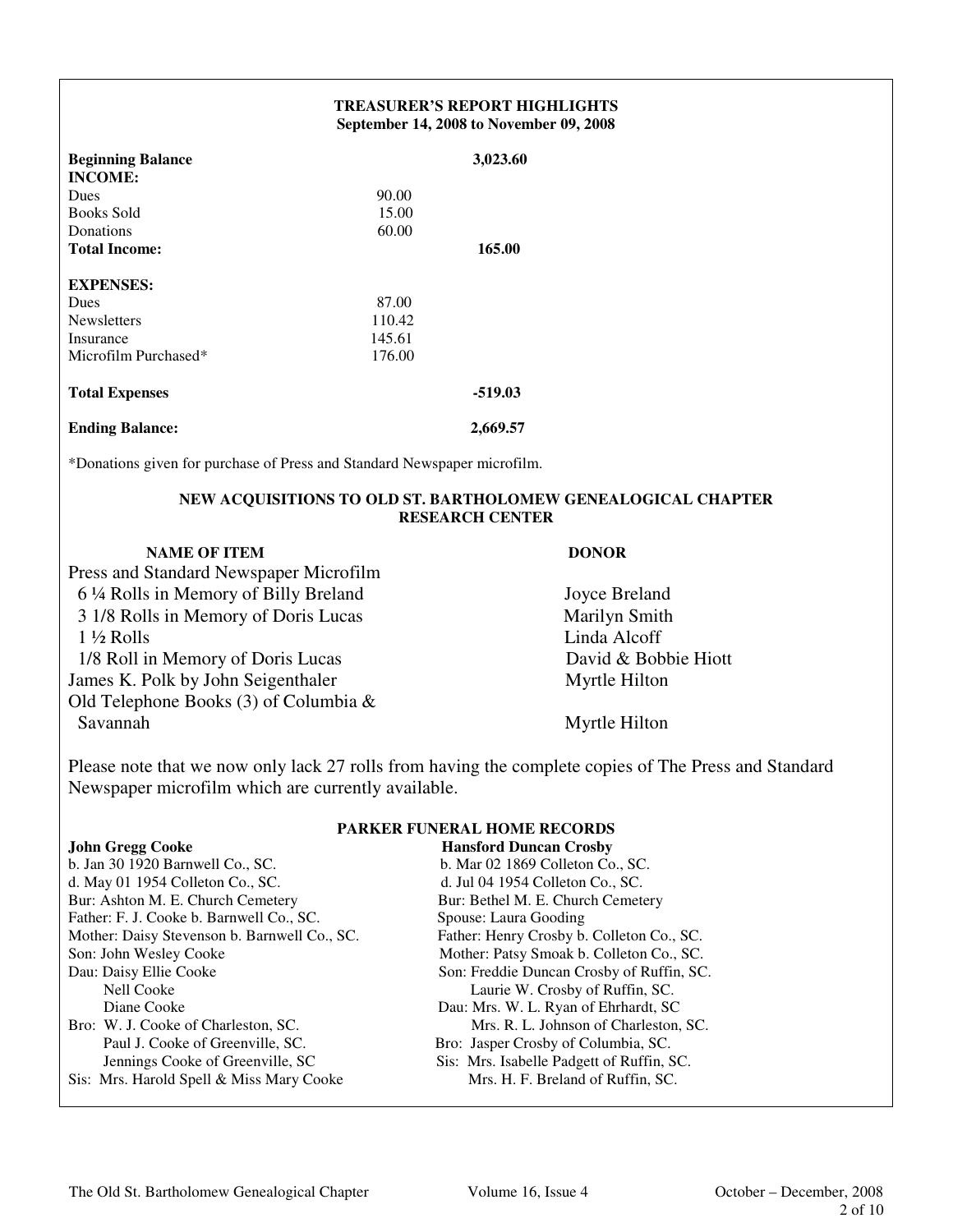### **PARKER FUNERAL HOME RECORDS cont'**

## **Florrie Goodwin Carter Newton Alvin Carter**

b. 1880 Colleton Co., SC. b. Aug 23 1885 Colleton Co., SC d. Oct 12 1954 Great Falls, SC d. May 03 1954 Canadys, SC. Spouse: W. W. Carter Sr. Bur: Mt. Carmel M. E. Church Cemetery Father: Barney W. Goodwin b. Colleton Co., SC. Spouse: Gretitie Bailey Mother: Mary Breland b. Colleton Co., SC. Occ: Caretaker Son: Barney W. Carter of Walterboro, SC. Father: Calvin Carter b. Colleton Co., SC. Dau: Mrs. M. O. Carter of Daytona Beach, FL. Mother: Henrietta Campbell b. Colleton Co., SC.<br>Mrs. J. R. Odaius of Daytona Beach, FL. Son: John C. Carter of Germany in U.S. Army Mrs. Carrol Chapman of Daytona Beach, FL. Mrs. John W. Bosley of Augusta, GA Mrs. F. C. Hopkins of Oklahoma Bro: Dr. C. I. Goodwin of Orangeburg, SC.<br>
E. W. Goodwin of Orangeburg, SC.<br>
Miss Corinne Carter of Columbia, SC. E. W. Goodwin of Orangeburg, SC. Sis: Mrs. B. B. Benton of Walterboro, SC. Bro: Lonnie Carter of Walterboro, SC. 11 Grandchildren . The contract of Walterboro, SC. Carter of Walterboro, SC. 4 Great Grandchildren Sis: Miss Minnie Carter of Walterboro, SC.

## **William Olin Goodwin** 13 Grandchildren

 b. Nov 16 1899 Colleton Co., SC. d. Nov 19 1954 Colleton County Hospital **Mrs. Frances "Fannie" Hiers Goss**  Bur: Live Oak Cemetery b. Nov 18 1905 Colleton Co., SC. Spouse: Orrie Goodwin d. Jan 15 1954 Colleton County Hospital Father: John C. Goodwin b. Colleton Co., SC. Bur: Crescent Hill Memorial Park Cemetery Mother: Charlotte Miley b. Colleton Co., SC.<br>
Spouse: A. W. Goss<br>
Son: William O. Goodwin Jr of Walterboro, SC.<br>
Father: Robbie Hiers b. Colleton Co., SC. Son: William O. Goodwin Jr of Walterboro, SC. Dau: Mary Louise Goodwin The Mother: Sarah Sanders b. Colleton Co., SC. Bro: R. M. Goodwin of Ruffin, SC.<br>
Rev. Marion Goodwin of St. Matthews, SC.<br>
James F. Goss of Laurens, SC.<br>
Son: James F. Goss of Laurens, SC. Rev. Marion Goodwin of St. Matthews, SC. J. C. Goodwin of Smoaks, SC. Bro: Herman Hiers of Walterboro, SC. J. H. Goodwin of Smoaks, SC. 3 Grandchildren : Sis: Miss Lois Goodwin of Smoaks, SC. Mrs. Connie Goodwin of Smoaks, SC. **William Scott Greene** Mrs. Mary Lou DuBoise of Charleston, SC. b. Aug 14 1880 Shelby, NC Veteran of World War I d. Jul 08 1954 Walterboro, SC.

.

 b. Jan 02 1896 Colleton Co., SC. Father: Joseph H. Greene b. Shelby, NC. d. Aug 06 1954 Colleton County Hospital Mother: Sarah Caroline Magness Bur: Doctors Creek Dau: Mrs. J. Mike Hill of Round O, SC. Spouse: L. E. Griffin **Mrs. Miles A. Beach of Charleston, SC.** Mrs. Miles A. Beach of Charleston, SC. Father: Riley Hiers b. Colleton Co., SC. Bro: Dr. J. C. Greene of Richmond, VA. Mother: Sara Bazzle b. Colleton Co., SC. Dr. J. T. Greene of Charlottesville, VA. Son: James Oliver Griffin of Barnwell, SC. Sis: Mrs. Essie Miller of Gastonia, NC. L. E. Griffin Jr of Hardeeville, SC Mrs. Roman Moses of Danville, VA Sam H. Griffin of Norfolk, VA. 3 Grandchildren Dau: Mrs. Gerald Blocker of Hardeeville, SC. Mrs. Leon Litchfield of Hardeeville, SC. Bro: W. Baynard Hiers of Walterboro, SC. Sis: Mrs. Melvin Bishop of Walterboro, SC. Half-Bro: Adam, Arthur and Luther Hiers of Walterboro, SC. 13 Grandchildren

Son: John C. Carter of Germany in U.S. Army<br>Dau: Mrs. P. M. Padgett of Charleston, SC. Mrs. H. B. Wells of Newberry, SC. Mrs. J. T. Harrison of Walterboro, SC. Mrs. John B. Smith of Great Falls, SC. Mrs. H. C. Cummings of Canadys, SC. Mrs. E. H. O'Keefe of Walterboro, SC.

R. C. Goodwin of Smoaks, SC. Sis: Mrs. Richard Williams of Walterboro, SC.

 Bur: Live Oak Cemetery **Mrs. Laura Hiers Griffin Spouse: Gurmayne Odom**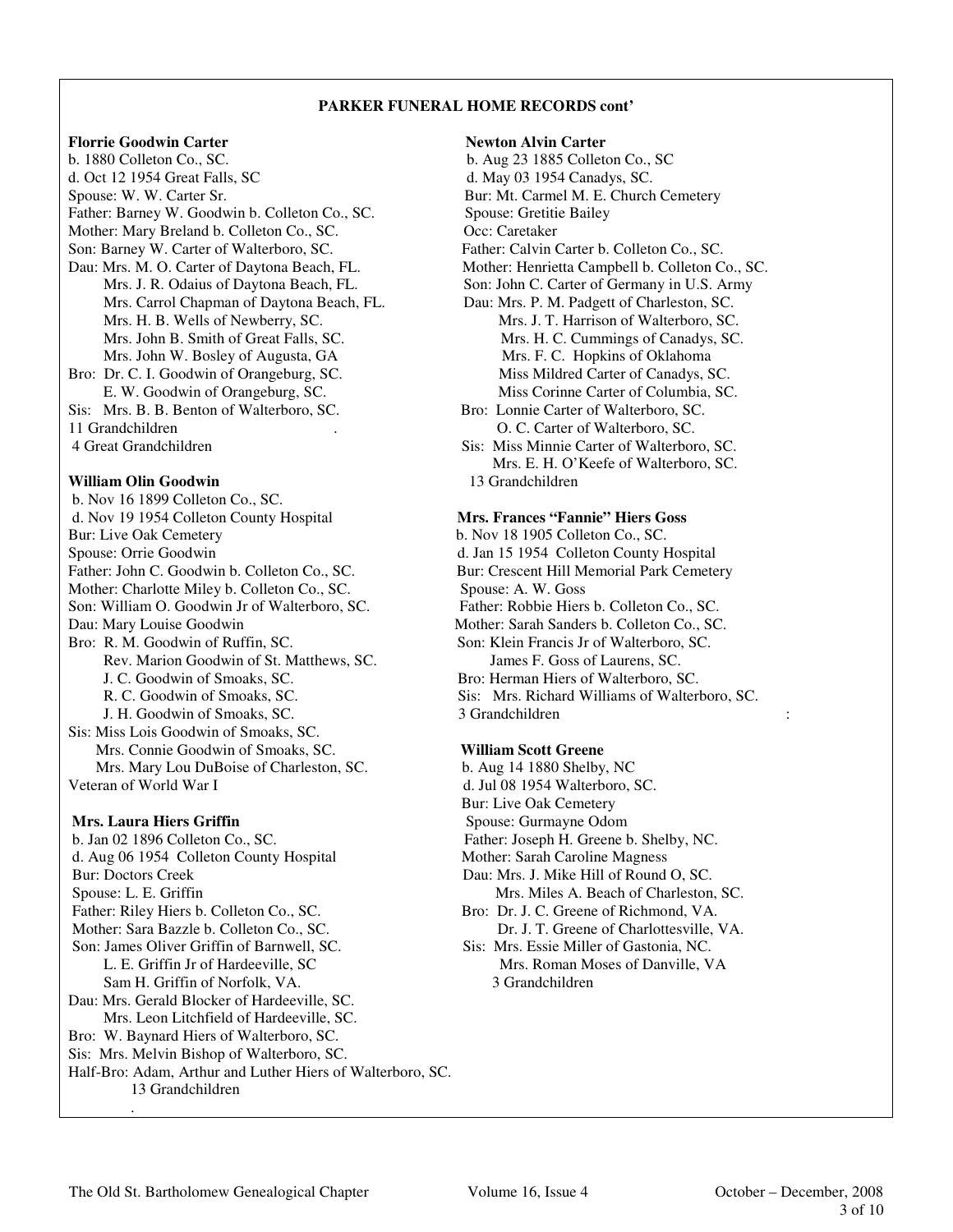\*Please make the following correction to the James Smith Family: Parents of Leila Inez Warren were Ben Warren and Alice McDowell (**not** Burdette Monroe Warren and Lenora Gertrude "Nora" Smyly). You will find Leila Inez Warren as the wife of #465 Willie Mondell Smith on page 8, Vol. 16, Issue 3 Jul – Sep 2008. Thank you.

# **JAMES SMITH FAMILY**

# **Generation Four cont'**

136. **Elmina Smith**, born Feb 06 1874 in Smoaks, Colleton County, SC, died Nov 11 1952, buried in Little Swamp United Methodist Church, Smoak, SC. She married **Willie O. Barnes**, born Mar 21 1870 in Smoaks, Colleton County, SC, (son of **Ransom "Ran" Barnes** and **Mary Carter**) died Jan 31 1924, buried in Little Swamp United Methodist Church, Smoak, SC.

- *Children:*<br>493 *i.* Bertha Re i. Bertha Rebecca Barnes, born Nov 01 1895, died Jun 09 1976 in Cope, SC, buried in Hagan Cemetery, Smoaks, SC. of Smoaks, SC. She married Danny Hansford Linder, born Jan 21 1892, (son of Daniel M. Linder and Ella "Elie" Smith) died Sep 17 1958 in Colleton County Hospital, Walterboro, SC, buried in Hagan Cemetery, Smoaks, SC.
- 494 ii. Carrie Mae Barnes, born Sep 13 1897 in Smoaks, Colleton County, SC, died Sep 15 1961 in Colleton County Hospital, Walterboro, SC, buried in Hagan Cemetery, Smoaks, SC. She married George William Linder, Mar 05 1916, born Feb 14 1892 in Midway, Bamberg County, SC, (son of James Harley Benjamin "Harl" Linder and Martha Ella Myers) died Aug 01 1967 in Bamberg County Memorial Hospital, Bamberg, SC, buried in Hagan Cemetery, Smoaks, SC, occupation Farmer.
- 495 iii. Molly Barnes, born Nov 28 1906, died Jan 06 1943. She married Laury "Whiteman" Padgett, born about 1907 in Colleton County, SC, (son of George Washington Padgett and Caroline "Carrie" Lyons) died Jun 06 1963 in Columbia Hospital, Columbia, SC, occupation Retired Chef, buried Jun 08 1963 in Elmwood Cemetery, Columbia, SC.
- 496 iv. Azalea Barnes, born about 1899, died about 1966. She married James Melvin Barnes, born about 1899 in Smoaks, Colleton County, SC, (son of James B. "Jim" Barnes and Mamie Barnes) died May 04 1970 in Walterboro Nursing Home, Walterboro, SC, buried in Hagan Cemetery, Smoaks, SC.
- 497 v. Blanchard H. Barnes, born about 1904, died about 1999. He married Ivey Rae Warren.
- 498 vi. Ottie Barnes, born about 1910, died about 2007. She married (1) Clifton C. Herndon, born Jan 20 1913, (son of Lonnie Bellinger Herndon Sr and Chessie Mae Myers) died Jun 19 1931. She married (2) J. W. Strickland. She married (3) Jarvis McDonald Kinard Sr, born Dec 6 1909 in Colleton County, SC, (son of Jefferson F. Kinard and Lucia Pauline Hiers) died Dec 25 1983, buried in St. Paul's Primitive Baptist Church Cemetery, Hampton, SC, occupation Retired carpenter.
- 137. **Charlie H. Smith**, born Aug 22 1875, died May 2 1932, buried in Little Swamp United Methodist Church, Smoak, SC. He married (1) **Dora Ramsey** about 1895, buried in Getha E. Smith Cemetery, Smoaks, SC.

- 499 i. Wildon B. Smith, born May 14 1895 in Colleton County, SC, died Aug 02 1964 in Colleton County Hospital, Walterboro, SC, buried in Little Swamp United Methodist Church, Smoak, SC, occupation Painter. He married Lula Black, (daughter of Richard Rice Black and Sarah Elizabeth Smith).
- He married (2) **Senie V. Harrison**, born Aug 16 1881, (daughter of **James Zack Harrison** and **Julia A. Padgett**) died Jun 10 1960, buried in Little Swamp United Methodist Church, Smoak, SC. *Children:*
	- 500 ii. Dargon Marion Smith Sr, born Jan 10 1905 in Bamberg County, SC, died Mar 16 1989 in Charleston Hospital, Charleston, SC, buried in Little Swamp United Methodist Church, Smoak, SC, occupation Retired Farmer. He married Mattie Taylor, about 1950, she was born Apr 19 1914 in Colleton County, SC, (daughter of Cary Taylor and Lula Strickland) died Dec 19 2006 in Bamberg County Hospital, Bamberg, SC, buried in Little Swamp United Methodist Church, Smoak, SC, occupation Retired Seamstress and Farmer.
	- 501 iii. Julia Smith, born Jul 2 1902, died Apr 16 1946, buried in Little Swamp United Methodist Church, Smoak, SC. She married Lamar L. Henley.
	- 502 iv. Watson B. "Watt" Smith, born Feb 23 1903 in Bamberg County, SC, died Sep 06 1973 in Smoaks, Colleton County, SC, buried in Little Swamp United Methodist Church, Smoak, SC, occupation Retired Farmer. He married Edna Kinard, born Sep 25 1913 in Colleton County, SC, (daughter of Isaac Lollis Kinard and Laura "Florence" Smoak) died Jun 30 1984 in Bamberg County Memorial Hospital, Bamberg, SC, buried in Little Swamp United Methodist Church, Smoak, SC, occupation Retired Seamstress.
	- 503 v. Charles Shepherd "Shep" Smith, born Aug 23 1906 in Colleton County, SC, died Oct 07 1999 in Hampton Regional Medical Center, Hampton, SC, buried in Little Swamp United Methodist Church, Smoak, SC. He married (1) Orita "Rita" Strickland, born Sep 7 1911, died Apr 17 1955. He married (2) Norma Turner.
	- 504 vi. Peter R. "Pete" Smith, born Jan 21 1909, died May 04 1932.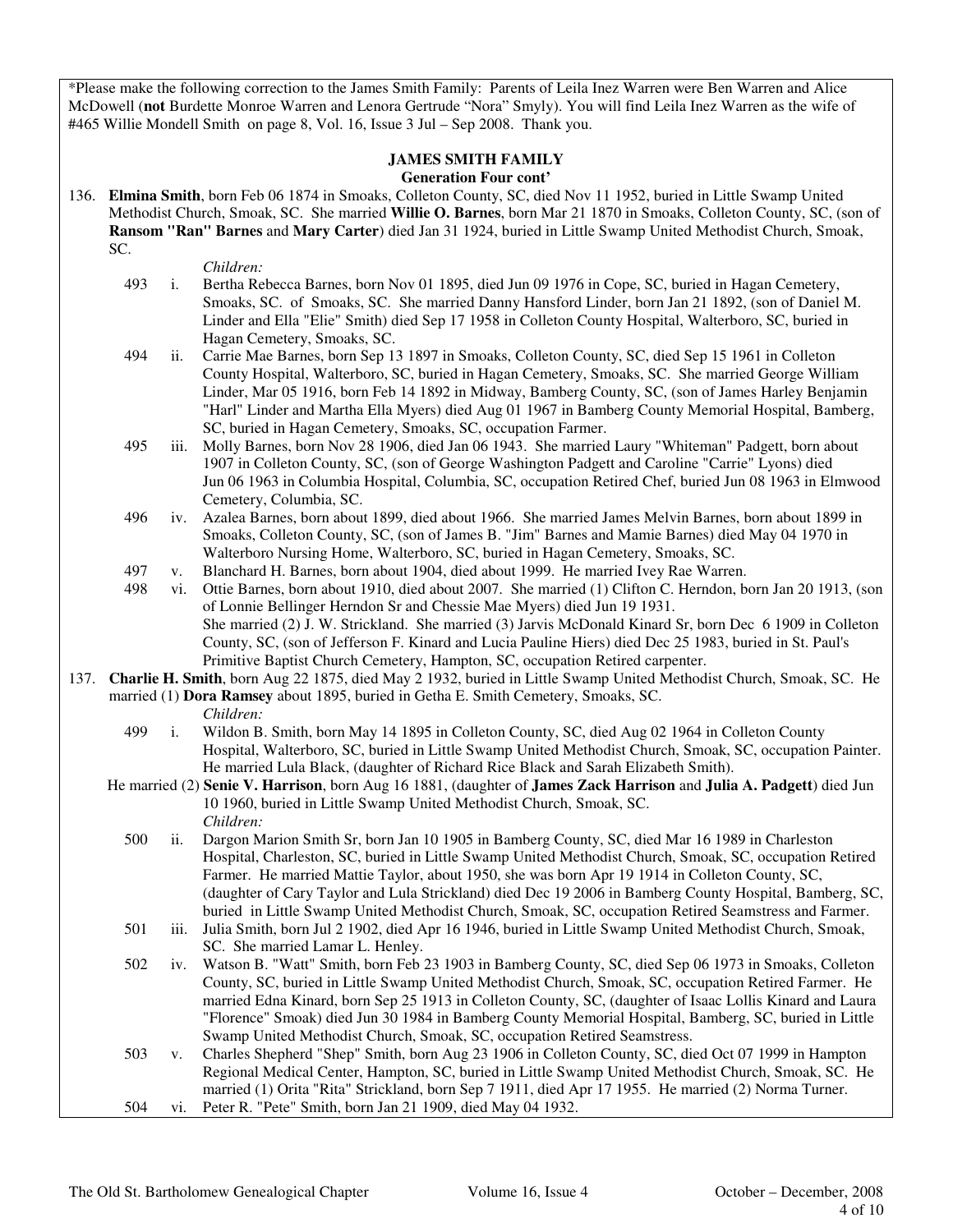| 505             |                | vii. Pauline Adaline Smith, born Jan 12 1912, died Jun 22 2002 in Warrenville, SC, buried in Little Swamp<br>United Methodist Church, Smoak, SC, She married Bruce Masters, in 1935, born about 1901 in Warrenville,                                                                                                                                                                                                                                                                                                                                                                                                                           |
|-----------------|----------------|------------------------------------------------------------------------------------------------------------------------------------------------------------------------------------------------------------------------------------------------------------------------------------------------------------------------------------------------------------------------------------------------------------------------------------------------------------------------------------------------------------------------------------------------------------------------------------------------------------------------------------------------|
| 506             |                | SC, died about 1950.<br>viii. Clifton "Cliff" Smith, born about 1912, died about 1960. He married Laurette Padgett, born Jun 01 1916,<br>died Oct 01 1942.                                                                                                                                                                                                                                                                                                                                                                                                                                                                                     |
| 507             | ix.            | Rebecca "Reba" Smith, born Mar 3 1918 in Colleton County, SC, died May 16 2000 in Colleton Medical<br>Center, Walterboro, SC, buried in Little Swamp United Methodist Church, Smoak, SC, occupation Retired<br>Nurse/Seamstress. She married (1) Willis Matthew "Willie" Priester Sr, born Aug 27 1908 in Colleton                                                                                                                                                                                                                                                                                                                             |
| 508             | X.             | County, SC, (son of Ephraim Benjamin Priester and Susan Victor Marchant) died Jun 16 1987 in St Francis<br>Hospital, Charleston, SC, buried in Greenlawn Memorial Gardens, Walterboro, SC, occupation Retired<br>Farmer. She married (2) Wendell Holmes Smith, born Dec 15 1912 in Smoaks, Colleton County, SC, (son<br>of Joseph Howell Smith and Elizabeth "Bessie" Kinard) died Jul 29 1992 in Bamberg County Memorial<br>Hospital, Bamberg, SC, buried in US National Cemetery, Beaufort, SC, military Veteran of World War II.<br>Ada Smith. She married William Ralph "Bill" Beach, born about 1920 in Ritter, Colleton County, SC, (son |
|                 |                | of William Monty " Bill" Beach and Irene Ritter) died Nov 30 2004 in Jennings Health Care Center,<br>Augusta, Ga, buried in Little Swamp United Methodist Church, Smoak, SC. William served in the Marine<br>Corps during both World War II and Korean Conflict., occupation Retired following thirty-eight years of<br>service from Eubanks Auto Alignment.                                                                                                                                                                                                                                                                                   |
|                 |                | 138. Harriet Smith, born about 1837, died Dec 30 1916, buried in Hagan Cemetery, Smoaks, SC. She married<br>(1) Unknown McCormick.<br>Children:                                                                                                                                                                                                                                                                                                                                                                                                                                                                                                |
| 509             | $\mathbf{i}$ . | Joseph "Joe" McCormick, born about 1862.                                                                                                                                                                                                                                                                                                                                                                                                                                                                                                                                                                                                       |
|                 |                | She married (2) William Benjamin "Bill" Hagan, military CSA.                                                                                                                                                                                                                                                                                                                                                                                                                                                                                                                                                                                   |
|                 |                | Children:                                                                                                                                                                                                                                                                                                                                                                                                                                                                                                                                                                                                                                      |
| 510             | ii.            | Mary Magdalene Hagan, born Nov 15 1869 in Smoaks, Colleton County, SC, died Jun 20 1918 in Smoaks,<br>Colleton County, SC, buried in Hagan Cemetery, Smoaks, SC. She married Duncan Lyons, about 1885,                                                                                                                                                                                                                                                                                                                                                                                                                                         |
| 511             | iii.           | born Jun 10 1869 in Colleton County, SC, (son of William "Morgan" Lyons and Eve Kinard) died Aug 05<br>1933 in Colleton County, SC, buried in Hagan Cemetery, Smoaks, SC.<br>Sarah Sheldonia "Shellie" Hagan, born Apr 20 1872, died Jun 16 1928, buried in Hagan Cemetery, Smoaks,                                                                                                                                                                                                                                                                                                                                                            |
|                 |                | SC. She married Richard Rice Black, born Apr 07 1875, died Nov 16 1920, buried in Hagan Cemetery,<br>Smoaks, SC.                                                                                                                                                                                                                                                                                                                                                                                                                                                                                                                               |
| 512             | iv.            | Harriet Elizabeth "Hattie" Hagan, born Oct 16 1875 in Smoaks, Colleton County, SC, died Jan 10 1952 in<br>Smoaks, Colleton County, SC, buried in Hagan Cemetery, Smoaks, SC. She married William James Sineath<br>III, about 1902, born Jan 26 1862 in St James, Goose Creek Parish, SC, (son of William James Sineath Jr<br>and Georgianna Moore Farley) died Jul 31 1906 in Smoaks, Colleton County, SC, buried in Hagan<br>Cemetery, Smoaks, SC.                                                                                                                                                                                            |
| 513             | V.             | Beulah Hagan, died Oct 16 1947, buried in Lawrence Baptist Church, Pembroke, GA, occupation<br>Homemaker. She married John Enoch Ulmer DuBois, born Jun 03 1877, (son of John Q. DuBois and Annie<br>Margaret Ulmer) died Dec 05 1932 in Pembroke, Ga, buried in Lawrence Cemetery, Pembroke, Ga. John:<br>John Ulmer DuBois was born Enoch Ulmer DuBois (he changed his name 1926) and moved to Georgia. She                                                                                                                                                                                                                                  |
|                 |                | married a second time to Eli Moore of Penbroke, GA in 1940, he died in 1944                                                                                                                                                                                                                                                                                                                                                                                                                                                                                                                                                                    |
|                 |                | 139. Andrew W. Smith, born Oct 02 1838, died Jul 02 1887, buried in Jasper M. Smith Family Cemetery. Served in the CSA                                                                                                                                                                                                                                                                                                                                                                                                                                                                                                                         |
| and died of TB. |                |                                                                                                                                                                                                                                                                                                                                                                                                                                                                                                                                                                                                                                                |
|                 |                | Children:                                                                                                                                                                                                                                                                                                                                                                                                                                                                                                                                                                                                                                      |
| 514             | i.             | Mary M. Smith, born about 1866. She married J. Scott Padgett, born about 1868 in Smoaks, Colleton<br>County, SC, (son of Rebecca Padgett) died Feb 21 1938 in Colleton County, SC, buried in Smith Cemetery,                                                                                                                                                                                                                                                                                                                                                                                                                                   |
|                 |                | Smoak, SC. Mary and her husband J. Scott Padgett had 14 children.                                                                                                                                                                                                                                                                                                                                                                                                                                                                                                                                                                              |
|                 |                | 140. Caroline Smith, born Feb 18 1840, died Apr 20 1912/5. She married (1) John Miley, born about 1841, (son of James                                                                                                                                                                                                                                                                                                                                                                                                                                                                                                                          |
|                 |                | Wilson Miley and Elizabeth Garris) died in Battle of Atlanta.                                                                                                                                                                                                                                                                                                                                                                                                                                                                                                                                                                                  |
|                 |                | Children:                                                                                                                                                                                                                                                                                                                                                                                                                                                                                                                                                                                                                                      |
| 515             | i.             | Amanda Elizabeth Miley, born Jan 20 1862, died Oct 21 1915, buried in Old Carter Cemetery east of<br>Ehrhardt, SC. She married George Jackson Hiers, Jul 17 1883, born Oct 25 1862, died Mar 03 1922, buried<br>in Old Carter Cemetery east of Ehrhardt, SC.                                                                                                                                                                                                                                                                                                                                                                                   |
| 516             | ii.            | Mary Caroline Miley, (See marriage to number 120.)                                                                                                                                                                                                                                                                                                                                                                                                                                                                                                                                                                                             |
| 517             | iii.           | John Miley. He married Annie Lou Kinsey.                                                                                                                                                                                                                                                                                                                                                                                                                                                                                                                                                                                                       |
| 518             |                | Annette Miley. She married (2) William Boyd Kinsey about 1865, born Nov 6 1843, (son of William                                                                                                                                                                                                                                                                                                                                                                                                                                                                                                                                                |
|                 | iv.            |                                                                                                                                                                                                                                                                                                                                                                                                                                                                                                                                                                                                                                                |
|                 |                | Kinsey and Harriet A. Smoak) died Dec 22 1900/06.<br>Children:                                                                                                                                                                                                                                                                                                                                                                                                                                                                                                                                                                                 |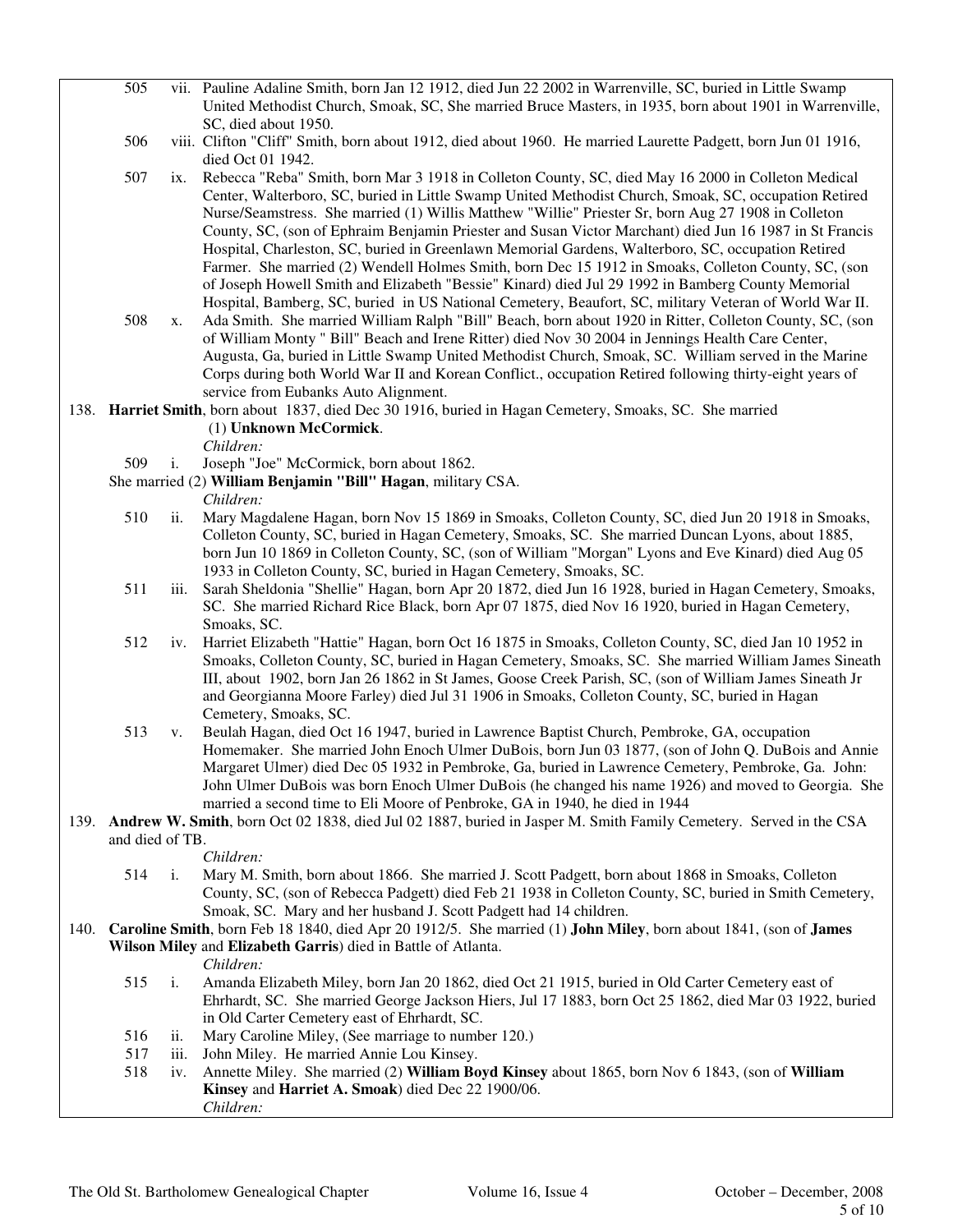- 519 v. John W. Kinsey, born May 01 1873, died Nov 22 1915, buried in Little Swamp Methodist Church, Smoaks, SC. He married (1) Laura Smith. He married (2) Rosa "Mattie" Padgett, born Sep 05 1879, (daughter of James Benjamin Padgett and Rosa Henrietta Sauls) died Aug 15 1929.
- 520 vi. William Dowling Kinsey, born Jul 20 1875, died Jan 15 1945. He married Rachel Garris, born Feb 26 1885, died Aug 05 1972.
- 521 vii. Sarah Catherine Kinsey, born Oct 13 1877, died Oct 3 1947, buried in Little Swamp United Methodist Church, Smoak, SC. She married Eddie William Strickland about 1897, born Aug 28 1876, (son of William A. "Bill" Strickland and Mary Padgett) died Sep 7 1955, buried in Little Swamp United Methodist Church, Smoak, SC.
- 522 viii. Joseph Newton Kinsey, born Sep 31 1870, died Nov 10 1931. He married Harriet Mariah "Hattie" Smith, born Oct 10 1873.
- 523 ix. Annie Lou Kinsey, born Feb 08 1880 in Colleton County, SC, died Jul 18 1936 in Greenville, SC, buried in Live Oak Cemetery, Walterboro, SC. She married James W. "Jim" Miley Jr, born Nov 24 1877, died May 07 1923, buried in Live Oak Cemetery, Walterboro, SC.
- 141. **Albert Rhett Smith**, born Oct 16 1841, died Feb 22 1900, buried in Jasper M. Smith Family Cemetery.
	- He married **Teresa Caroline Smoak**, born Sep 28 1852, died Apr 29 1913, buried in Jasper M. Smith Family Cemetery. *Children:*
		- 524 i. David Lawrence "Jack" Smith, born about 1869, died about 1932. He married (1) Carey Dodd. He married (2) Hortense Hodges.
		- 525 ii. J. W. Smith, born about 1870.
		- 526 iii. Florence Gertrude Smith, born Sep 01 1875, died Dec 11 1877.
		- 527 iv. Alma Hendie Smith, born Apr 08 1881, died Nov 03 1938, buried in Smoaks Baptist Church, Smoaks, SC. She married David Newton Padgett, born May 02 1881, (son of John "Adam" Padgett and Martha Sheldonia "Patsy" Smoak) died Mar 10 1950, buried in Smoaks Baptist Church, Smoaks, SC.
		- 528 v. Milton Lee Smith, born Apr 08 1883, died Jul 20 1885, buried in Jasper M. Smith Family Cemetery.
		- 529 vi. Lonnie Herman Smith Sr, born Mar 09 1885, died Oct 15 1937, buried in Smoaks Baptist Church, Smoaks, SC. He married Carrie T. Smith, born May 23 1876, (daughter of James "Calvin" Smith and Edith Christine Sauls) died Oct 07 1945, buried in Smoaks Baptist Church, Smoaks, SC.
		- 530 vii. Herbert Lester Smith, born Apr 19 1887, died Jan 12 1900.
		- 531 viii. Ruth Smith. .
		- 532 ix. Dinkin Smith.
		- 533 x. Ruffin Redmond Smith, born about 1889, died about 1950. He married Eunice Lenora Smoak, born about 1891, died Jun 02 1968 in Orangeburg, SC, buried in Smoaks Baptist Church, Smoaks, SC.
		- 534 xi. Wade Smith, born about 1892.
		- 535 xii. Effie Smith, born about 1894.
- 143. **Jasper Monroe Smith**, born Aug 31 1845 in Smoaks, Colleton County, SC, died Jun 30 1929 in Smoaks, Colleton County, SC, buried in Jasper M. Smith Family Cemetery. He married **Eugenia Eleanora Spell**, married May 13 1875 in Smoaks, Colleton County, SC, born May 14 1854 in Smoaks, Colleton County, SC, (daughter of **Richard Spell** and **Adaline Risher**) died Jan 27 1931, buried in Jasper M. Smith Family Cemetery.

- 536 i. Minnie V. Smith, born about 1876, died Nov 27 1923. She married A. E. Westbury.
- 537 ii. J. Monroe "Jack" Smith, born about 1878. He married Lollie Blanchard.
- 538 iii. Dora E. Smith, born Mar 15 1880, died Aug 30 1884.
- 539 iv. Bessie Adaline Smith, born Apr 21 1882 in Colleton County, SC, died Feb 05 1963 in Walterboro, Colleton County, SC, buried in Live Oak Cemetery, Walterboro, SC. She married William Henry Padgett, born Feb of 1885 in Colleton County, SC, (son of Aquilla "Quillie" Padgett and Selina A. Strickland) died Sep 15 1936 in Colleton County, SC, buried in Smith Cemetery, Smoak, SC.
- 540 v. Manning Seabrook Smith, born Aug 04 1884, died Mar 23 1950, buried in Live Oak Cemetery, Walterboro, SC. He married Leila Redish born about 1880.
- 541 vi. Artimus Coke "Artie" Smith, born about 1887. He married Leila Mason.
- 542 vii. Blanche E. Smith, born Jun 12 1889, died Oct 10 1976, buried in Live Oak Cemetery, Walterboro, SC. She married Francis W. Smith, born about 1898, (son of Albert Rhett B. Smith and Mattie A. Smith).
- 543 viii. Leon Carlisle Smith, born Aug 25 1891, died Feb 05 1948, buried in Williams Cemetery, Colleton County, SC. He married Harriett "Hattie" Warren, born Aug 13 1897, (daughter of Burdette Monroe Warren and Lenora Gertrude "Nora" Smyly) died Sep 09 1945, buried in Williams Cemetery, Colleton County, SC.
- 544 ix. Grady W. Smith, born Nov 24 1893, died Sep 15 1895.
- 545 x. Richard "Heyward" Smith, born Apr 01 1896, died Dec 04 1948. He married (1) Lola Strickland. He married (2) Madge Keels, born Oct 08 1904 in Lynchburg, Sumter County, SC, died Dec 14 1972.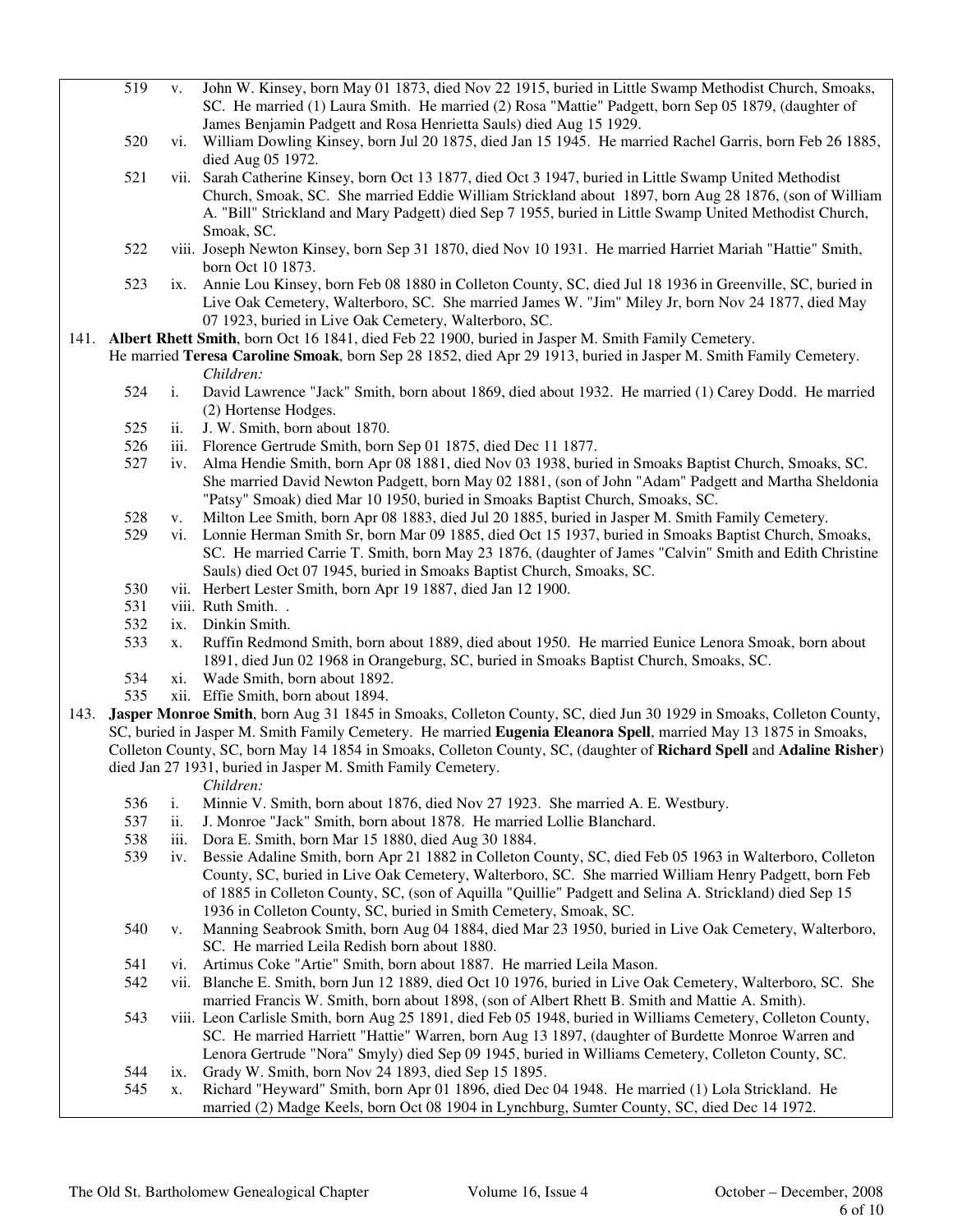145. **Mary M. Smith**, born Oct 25 1848 in Colleton County, SC, died Feb 22 1930 in Colleton County, SC. She married **Paul W. Strickland**, about 1865, born May 30 1845 in Smoaks, Colleton County, SC, (son of **Henry Strickland** and **Caroline Smoak**) died Aug 22/7 1927 in Colleton County, SC, buried in Strickland Cemetery, Smoaks, SC. *Children:*

- 546 i. Emma Strickland, (See marriage to number 132.)
- 547 ii. Henry Strickland, born about 1869.
- 548 iii. Jeff English Strickland, born Jan 09 1870 in Colleton County, SC, died Nov 28 1932 in Colleton County, SC. He married Eve Padgett, born Jul 31 1874 in Colleton County, SC, (daughter of Andrew Robert Padgett and Ellender "Ellen" Padgett) died Jul 04 1940 in Colleton County, SC.
- 549 iv. James Madison Strickland, born Aug 26 1871 in Colleton County, SC, died May 21 1906 in Colleton County, SC, occupation Dr. He married Jennie Campbell, born in Colleton County, SC.
- 550 v. Jasper M. Strickland, born Jul 07 1872 in Colleton County, SC, died Apr 05 1936 in Colleton County, SC. He married Josephena Kinsey.
- 551 vi. Mary Magdeline "Maggie" Strickland, born Dec 18 1874 in Smoaks, Colleton County, SC, died Jan 1 1960 in Colleton County Hospital, Walterboro, SC, buried in Risher Cemetery, Williams, SC. She married Rasmus D. Carter Sr, about 1892, born May 23 1861 in Colleton County, SC, (son of Hansford Duncan Carter and Mary Louisa "Cricket" Padgett) died Aug 04 1934 in Colleton County, SC.
- 552 vii. Hugo Sheridan Strickland, born Nov 26 1877 in Colleton County, SC, died Jun 05 1941 in Walterboro, Colleton County, SC. He married Lula Campbell.
- 553 viii. Lily Nora Strickland, born May 20 1880 in Colleton County, SC, died Jan 27 1960 in Colleton County, SC.
- 554 ix. Paul "Belton" Strickland, born May 06 1883 in Colleton County, SC, died Nov 02 1950 in Walterboro, Colleton County, SC. He married Zula L. Reece Carter, born Jan 27 1884 in Colleton County, SC, (daughter of Hansford Duncan Carter and Mary Louisa "Cricket" Padgett) died Jun 02 1938 in Ruffin, Colleton County, SC.
- 555 x. Maude Strickland, born Apr 09 1887 in Colleton County, SC, died Jul 15 1943 in South Carolina. She married Ivy Melvin Redish, born Jan 22 1882 in South Carolina, died Dec 16 1936.
- 556 xi. Pearle Ruth Strickland, born Feb 08 1891 in Colleton County, SC, died Jun 21 1972 in Williams, Colleton County, SC. She married Junior Childs Kinsey Dec 31 1911, born Feb 22 1888 in Williams, Colleton County, SC, died Feb 12 1958 in Williams, Colleton County, SC.
- 557 xii. John "Gilmore" Strickland Sr, born Jul 13 1895 in Smoaks, Colleton County, SC, died Jun 03 1962 in Smoaks, Colleton County, SC, buried in Williams Cemetery, Williams, SC, occupation Retired Farmer. He married Florence Breland, born about 1900 in Colleton County, SC, died Nov 6 1976 in Smoaks, Colleton County, SC, buried in Williams Cemetery, Williams, SC. Florence: Daughter of Pierce Breland and Rebecca Varnadoe Breland.
- 151. **Louisa A. Smith**, born Nov 25 1857, died Jan 10 1938, buried in Little Swamp Methodist Church, Smoaks, SC. She married **Miles Albert Timothy Smith**, born Apr 06 1851, died Mar 31 1920, buried in Little Swamp Methodist Church, Smoaks, SC.

*Children:*

- 558 i. Gilbert Smith, born about 1897.
- 559 ii. Laurie Smith. Adopted.
- 157. **Jane Selena Smith**, born May 11 1846, died Feb 14 1914. She married **Robert T. Black**, married about 1867, born Jul 26 1846, (son of **Robert T. Black** and **Elizabeth "Betsy" Giles Caldwell**) died Feb 15 1935. **Robert**: He was a Retired Farmer and Baptist Minister.

- 560 i. Elizabeth "Lizzie" Black, born about 1868.
- 561 ii. S. Jane Black, born about 1870.
- 562 iii. Robert E. Black, born about 1872.
- 563 iv. Josephine Adella Black, born about 1873. She married Henry Williams.
- 564 v. Talula "Lula" Black, born Dec 10 1875, died Feb 25 1957, buried in Bethel Methodist Church, Ruffin, SC. She married James Aquilla "Quillie" Breland, born Nov 20 1872 in Colleton County, SC, died Apr 04 1949 in Colleton County Hospital, Walterboro, SC, buried in Bethel Methodist Church, Ruffin, SC, occupation Farmer. James: Son of George Breland and Margaret Hudson Breland.
- 565 vi. M. G. Black, born about 1876.
- 566 vii. W. B. Black, born about 1878.
- 567 viii. Donie P. Black, born about 1881. She married Perry B. Sanders, born about 1868, died about 1917.
- 568 ix. Cora Mae Black, born May 06 1883, died May 26 1953 in Colleton County Hospital, Walterboro, SC, buried in Live Oak Cemetery, Walterboro, SC. She married George William Campbell, born Sep 21 1872 in Colleton County, SC, (son of William Martin E. "English" Campbell and Mary Rebecca Rentz) died Jul 15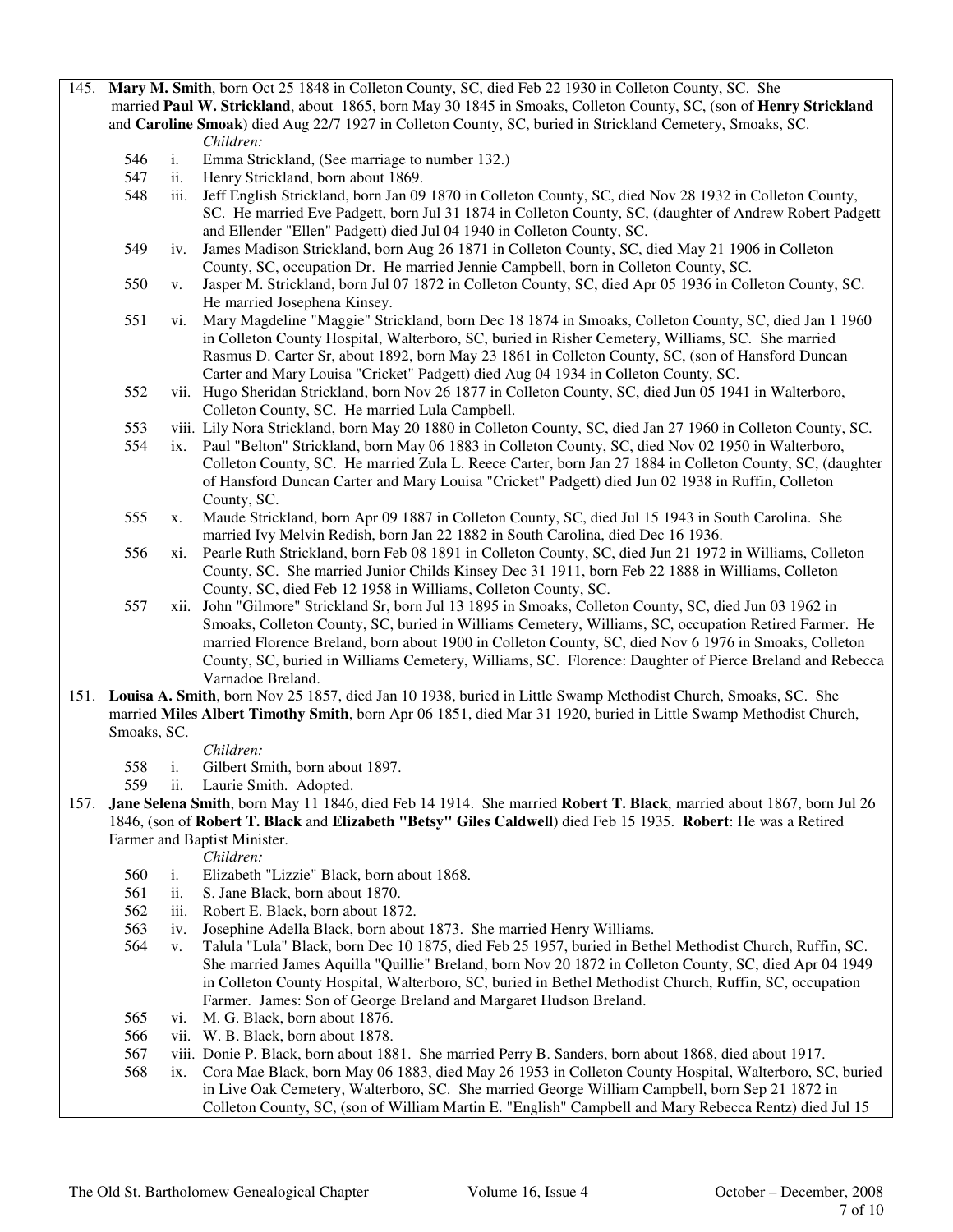- 1949 in Walterboro, Colleton County, SC, buried in Live Oak Cemetery, Walterboro, SC.
- 569 x. Thomas Arthur Black, born about 1885, died about 1952. He married Annie Laurie Thomas.
- 570 xi. Walter Black, born Oct 03 1887, died Jan 26 1968, occupation Retired Farmer/Baptist Minister. He married Vera Ann Crosby, born Feb 05 1900 in Colleton County, SC, (daughter of David Welborn Crosby and Mary "Adella" Breland) died Jun 2 1981 in Oakwood Health Care Center, Walterboro, SC, buried in Greenlawn Memorial Gardens, Walterboro, SC.
- 158. **William "English" Smith**, born about 1848 in Colleton County, SC, died about 1914, buried in Smoaks Baptist Church,
- Smoaks, SC. He married **Jane Padgett**, born about 1845 in Colleton County, SC, (daughter of **Joel Wildcat Padgett** and **Nancy Jane Bennett**) died about 1911, buried in Smoaks Baptist Church, Smoaks, SC.
	- *Children:*
	- 571 i. Hibernia Eugenia Smith, born Mar 30 1875 in South Carolina, died Jun 08 1918 in Colleton County, SC, buried in Smoaks Baptist Church, Smoaks, SC. She married Daniel Moses Crosby Jan 24 1899, born Jan 01 1868 in Colleton County, SC, (son of Moses Crosby and Susanah "Susan" George) died Aug 23 1945 in Smoaks, Colleton County, SC, buried in Smoaks Baptist Church, Smoaks, SC, occupation Farmer.
	- 572 ii. Edgar Francisco Smith, born Oct 09 1879 in Colleton County, SC, died Aug 31 1955 in Colleton County, SC, buried in Live Oak Cemetery, Walterboro, SC, occupation Judge, military Clerk of Draft Board World War I.
	- 573 iii. Charlie Connor Smith, born Nov 02 1883 in Colleton County, SC, died May 23 1953 in Ruffin, Colleton County, SC, buried in Live Oak Cemetery, Walterboro, SC, occupation Lumber Checker. He married Adeline "Lina" Breland, born Jul 10 1885 in Colleton County, SC, (daughter of David Black Breland and Melissa Josephine Ulmer) died Aug 27 1954 in Ruffin, Colleton County, SC, buried in Live Oak Cemetery, Walterboro, SC.
	- 574 iv. Janie Smith, born Mar 04 1886, died Mar 22 1887, buried in Smoaks Baptist Church, Smoaks, SC.
- 160. **James "Calvin" Smith**, born May 29 1853 in Smoaks, Colleton County, SC, died Oct 08 1930, buried in Smoaks Baptist Church, Smoaks, SC. He married (1) **Edith Christine Sauls**, born Mar 28 1856 in Colleton County, SC, died Jan 03 1887,

# buried in Smoaks Baptist Church, Smoaks, SC.

- 575 i. Florrie M. Smith, born Aug 21 1879, died Jun 07 1953.
- 576 ii. Carrie T. Smith, born May 23 1876, died Oct 07 1945, buried in Smoaks Baptist Church, Smoaks, SC. She married Lonnie Herman Smith Sr, born Mar 09 1885, (son of Albert Rhett Smith and Teresa Caroline Smoak) died Oct 15 1937, buried in Smoaks Baptist Church, Smoaks, SC.
- 577 iii. Daisy Smith, born Apr 21 1883 in Colleton County, SC, died Mar 22 1966 in Ft Myers, Fl, buried in Live Oak Cemetery, Walterboro, SC. She married Charlie C. Price.
- 578 iv. Lonnie Smith, born about 1881, died about 1950, buried in Smoaks Baptist Church, Smoaks, SC. He married Calamine Strickland, born Apr 03 1887, died Dec 17 1962, buried in Smoaks Baptist Church, Smoaks, SC.
- He married (2) **Sarah Sauls**, born in Smoaks, Colleton County, SC. *Children:*
	- 579 v. Mary Edna Smith, born Nov 13 1898 in Smoaks, Colleton County, SC, died Sep 15 1961, buried in Smoaks Baptist Church, Smoaks, SC. She married Addie M. Smith, born Jun 30 1892, (son of Adam Benjamin Smith and Emma Strickland).
- 161. **Hiburnia Elminia Smith**, born Jun 04 1856 in Colleton County, SC, died Jul 22 1936, buried in Smoaks Baptist Church, Smoaks, SC. She married **James Madison Smoak**, born Oct 25 1851 in Colleton County, SC, (son of **David R. Smoak** and **Clarkey Pearly Warren**) died Jul 27 1924 in Colleton County, SC, buried in Smoaks Baptist Church, Smoaks, SC. *Children:*
	- 580 i. Jefferson C. Smoak, born Nov 23 1872, died Oct 06 1935, buried in Smoaks Baptist Church, Smoaks, SC. He married Shellie Beach, born Jan 23 1876, died Jan 24 1919, buried in Smoaks Baptist Church, Smoaks, SC.
	- 581 ii. Erasmus D. "Ras" Smoak, born Apr 03 1875 in Colleton County, SC, died May 22 1948 in Colleton County, SC, buried in Smoaks Baptist Church, Smoaks, SC, occupation Retired Insurance Agent/Railroad Worker. He married Florence Ann "Florrie" Smoak, born Jun 26 1877 in Colleton County, SC, (daughter of Frederick M. "Fred or Frank" Smoak and Julia Augusta Kinsey) died Jan 16 1952 in Baptist Hospital, Columbia, SC, buried in Smoaks Baptist Church, Smoaks, SC.
	- 582 iii. Neta Elmina Smoak, born Apr 15 1879, died Feb 11 1916, buried in Smoaks Baptist Church, Smoaks, SC. She married Edward Peeples Redish, Sep 15 1901 in Smoaks, Colleton County, SC, born Oct 03 1879 in Colleton County, SC, (son of Andrew J. Redish and Mary Belinda Hiers) died Sep 29 1936 in Sumter County, SC.
	- 583 iv. Dosia M. Smoak, born Jan 02 1882, died Nov 17 1884, buried in Smoaks Baptist Church, Smoaks, SC.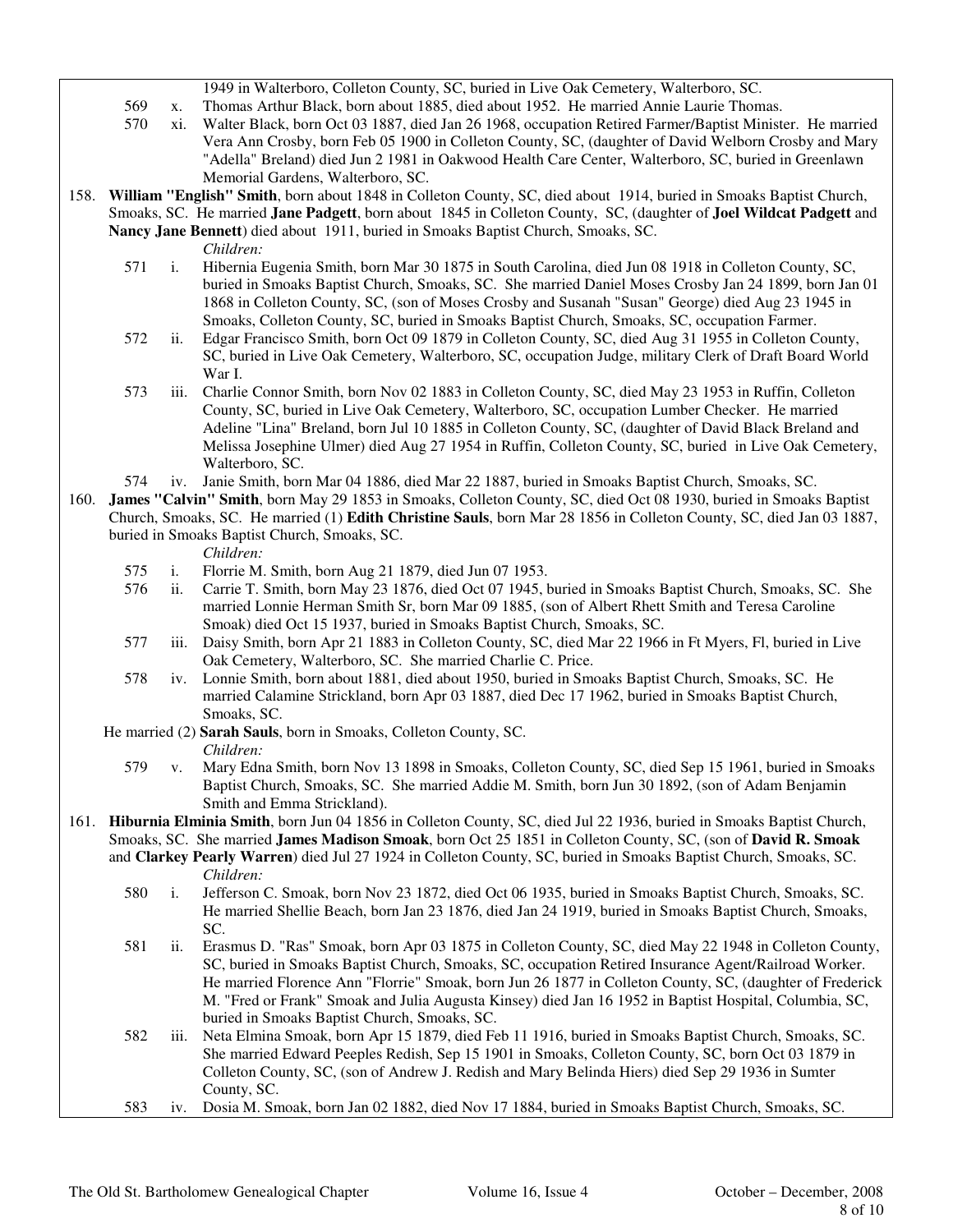|                             | 584          | V.                                       | Harry Raimon Smoak, born Apr 10 1884, died Oct 06 1884, buried in Smoaks Baptist Church, Smoaks, SC.<br>According to Cemeteries of Upper Colleton County, SC. page 187. However James and Bernie (listed as                                                                                                                                                       |
|-----------------------------|--------------|------------------------------------------|-------------------------------------------------------------------------------------------------------------------------------------------------------------------------------------------------------------------------------------------------------------------------------------------------------------------------------------------------------------------|
|                             |              |                                          | Anna (misread) and Bernie Smoak in the 1900 Census Colleton County, SC. Harry is listed as child born                                                                                                                                                                                                                                                             |
|                             |              |                                          | Apr 1884 and still living in 1900.                                                                                                                                                                                                                                                                                                                                |
|                             | 585          |                                          | vi. Robert "Fulton" Smoak, born Apr of 1886. He married Florence Lula Herndon.                                                                                                                                                                                                                                                                                    |
|                             | 586          |                                          | vii. Georgia Smoak, born about 1888, died about 1952. She married John K. Counts, born about 1884, died<br>about 1940, buried in Smoaks Baptist Church, Smoaks, SC.                                                                                                                                                                                               |
|                             | 587          |                                          | viii. Grace Smoak.                                                                                                                                                                                                                                                                                                                                                |
|                             | 588          | $\overline{1}X$ .                        | Evelyn Smoak She married Brandt Levore Sawyer, married Jul 20 1929.                                                                                                                                                                                                                                                                                               |
|                             | 589          | X.                                       | Ralph Smoak.                                                                                                                                                                                                                                                                                                                                                      |
|                             | 590          | xi.                                      | Harold Smoak.                                                                                                                                                                                                                                                                                                                                                     |
|                             | 591          |                                          | xii. Jessie Lee Smoak, born Nov 06 1895 in Colleton County, SC, died Nov 30 1975 in Aiken Nursing Home,                                                                                                                                                                                                                                                           |
|                             |              |                                          | Aiken, SC, buried in Live Oak Cemetery, Walterboro, SC, occupation Retired Nurse. She married William<br>W. Strickland, Jan 13 1916, born Jun 03 1885 in Colleton County, SC, (son of John C. Strickland and Olivia<br>Williams) died Jan 13 1949 in Colleton County Hospital, Walterboro, SC, buried in Live Oak Cemetery,<br>Walterboro, SC, occupation Farmer. |
|                             | 592          |                                          | xiii. David William Smoak.                                                                                                                                                                                                                                                                                                                                        |
| 164.                        |              |                                          | Albert Rhett B. Smith, born Oct 04 1862, died Dec 02 1932. He married (1) Mattie A. Smith, born Oct 14 1866,                                                                                                                                                                                                                                                      |
|                             |              |                                          | (daughter of Joseph Howell Smith and Ursula Barbara Unknown) died Oct 09 1907.<br>Children:                                                                                                                                                                                                                                                                       |
|                             | 593          | i.                                       | Maudie Mae Smith, born Aug 20 1894, died Oct 31 1894.                                                                                                                                                                                                                                                                                                             |
|                             | 594          | ii.                                      | Francis W. Smith, born about 1898. He married Blanche E. Smith, born Jun 12 1889, (daughter of Jasper<br>Monroe Smith and Eugenia Eleanora Spell) died Oct 10 1976, buried in Live Oak Cemetery, Walterboro,<br>SC.                                                                                                                                               |
|                             | 595          | iii.                                     | Ethel M. Smith, born Dec 10 1899, died Jan 29 1912.                                                                                                                                                                                                                                                                                                               |
|                             | 596          | iv.                                      | Grace Smith. She married Lee Padgett, (son of James Benjamin Padgett and Ruby Carter).                                                                                                                                                                                                                                                                            |
|                             | 597          | V.                                       | David L. Smith, born Nov 19 1905, died May 05 1970. He married Adell V. Strickland, born Jan 29 1909,                                                                                                                                                                                                                                                             |
|                             |              |                                          | died Apr 07 1967.                                                                                                                                                                                                                                                                                                                                                 |
|                             | 598          |                                          | vi. Willis Smith.                                                                                                                                                                                                                                                                                                                                                 |
|                             | 599          |                                          | vii. A. R. "Buster" Smith. He married (2) Ora Bigby                                                                                                                                                                                                                                                                                                               |
|                             |              |                                          | <b>OLD ST. BARTHOLOMEW CHAPTER</b><br>SOUTH CAROLINA GENEALOGICAL SOCIETY<br>2009<br>MEMBERSHIP APPLICATION RENEWAL FORM                                                                                                                                                                                                                                          |
| <b>Name</b>                 |              |                                          | Current Member Yes ( ) No ( )                                                                                                                                                                                                                                                                                                                                     |
| <b>Address</b>              |              |                                          | Cell Phone (<br>Phone: (                                                                                                                                                                                                                                                                                                                                          |
|                             |              |                                          |                                                                                                                                                                                                                                                                                                                                                                   |
|                             |              |                                          | Type of Membership ______________\$20 Individual ____________________\$25 Family _______________________\$15 Associate                                                                                                                                                                                                                                            |
|                             |              |                                          | Are you currently a member of another chapter of the South Carolina Genealogical Society YES $(+)$ NO $($<br>$\rightarrow$                                                                                                                                                                                                                                        |
|                             |              |                                          |                                                                                                                                                                                                                                                                                                                                                                   |
| Chapter Name Membership No. |              |                                          |                                                                                                                                                                                                                                                                                                                                                                   |
|                             |              |                                          | Please mail application and check to:                                                                                                                                                                                                                                                                                                                             |
| Donation                    |              | <b>Old St. Bartholomew Chapter, SCGS</b> |                                                                                                                                                                                                                                                                                                                                                                   |
|                             | <b>Total</b> |                                          | <b>Attn: Judy Ballard</b>                                                                                                                                                                                                                                                                                                                                         |
|                             |              |                                          | 104 Wade Hampton Ave.                                                                                                                                                                                                                                                                                                                                             |
|                             |              |                                          | Walterboro, SC. 29488-9261                                                                                                                                                                                                                                                                                                                                        |
|                             |              |                                          |                                                                                                                                                                                                                                                                                                                                                                   |
|                             |              |                                          |                                                                                                                                                                                                                                                                                                                                                                   |
|                             |              |                                          |                                                                                                                                                                                                                                                                                                                                                                   |